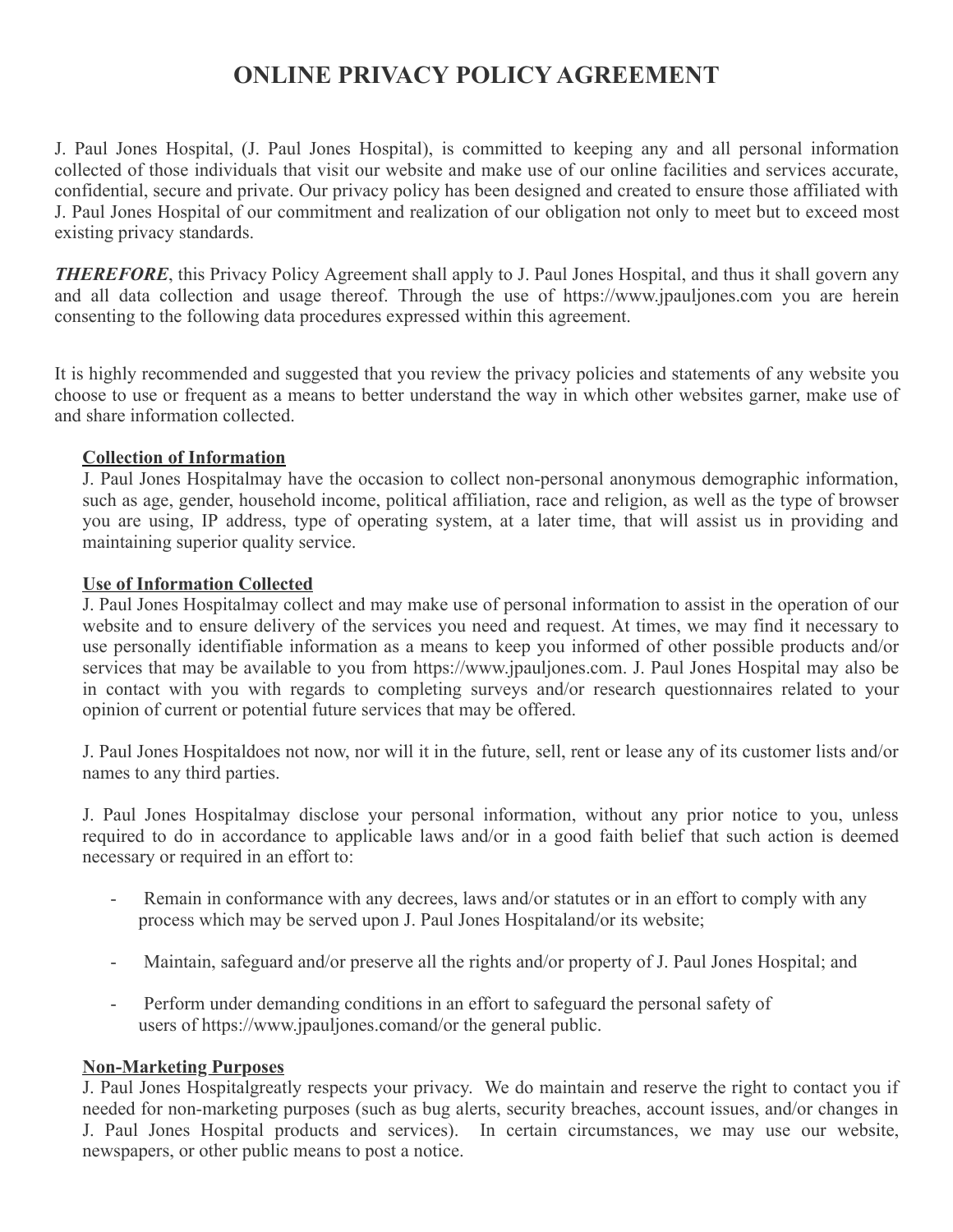# **Children Under Age of 13**

J. Paul Jones Hospitaldoes not knowingly collect personal identifiable information from children under the age of thirteen (13) without verifiable parental consent. If it is determined that such information has been inadvertently collected on anyone under the age of thirteen (13), we shall immediately take the necessary steps to ensure that such information is deleted from our system's database. Anyone under the age of thirteen (13) must seek and obtain parent or guardian permission to use this website.

### **Unsubscribe or Opt-Out**

All users and/or visitors to our website have the option to discontinue receiving communication from us and/or reserve the right to discontinue receiving communications by way of email or newsletters. To discontinue or unsubscribe to our website please send an email that you wish to unsubscribe to  $web@ipauljones.com.$  If you wish to unsubscribe or opt-out from any third party websites, you must go to that specific website to unsubscribe and/or opt-out. J. Paul Jones Hospitalwill continue to adhere to the privacy policy described herein with respect to any personal information previously collected.

#### **Links to Other Web Sites**

Our website does contain links to affiliate and other websites. J. Paul Jones Hospitaldoes not claim nor accept responsibility for any privacy policies, practices and/or procedures of other such websites. Therefore, we encourage all users and visitors to be aware when they leave our website and to read the privacy statements of each and every website that collects personally identifiable information. The aforementioned Privacy Policy Agreement applies only and solely to the information collected by our website.

#### **Security**

J. Paul Jones Hospital shall endeavor and shall take every precaution to maintain adequate physical, procedural and technical security with respect to its offices and information storage facilities so as to prevent any loss, misuse, unauthorized access, disclosure or modification of the user's personal information under our control.

The company also uses Secure Socket Layer (SSL) for authentication and private communications in an effort to build users' trust and confidence in the internet and website use by providing simple and secure access and communication of credit card and personal information.

# **Changes to Privacy Policy Agreement**

J. Paul Jones Hospitalreserves the right to update and/or change the terms of our privacy policy, and as such we will post those changes to our website, so that our users and/or visitors are always aware of the type of information we collect, how it will be used, and under what circumstances, if any, we may disclose such information. If at any point in time J. Paul Jones Hospital decides to make use of any personally identifiable information on file, in a manner vastly different from that which was stated when this information was initially collected, the user or users shall be promptly notified by email. Users at that time shall have the option as to whether or not to permit the use of their information in this separate manner.

#### **Acceptance of Terms**

Through the use of this website, you are hereby accepting the terms and conditions stipulated within the aforementioned Privacy Policy Agreement. If you are not in agreement with our terms and conditions, then you should refrain from further use of our sites. In addition, your continued use of our website following the posting of any updates or changes to our terms and conditions shall mean that you are in agreement and acceptance of such changes.

#### **How to Contact Us**

If you have any questions or concerns regarding the Privacy Policy Agreement related to our website, please feel free to contact us at the following email, telephone number or mailing address.

**Email:** web@jpauljones.com